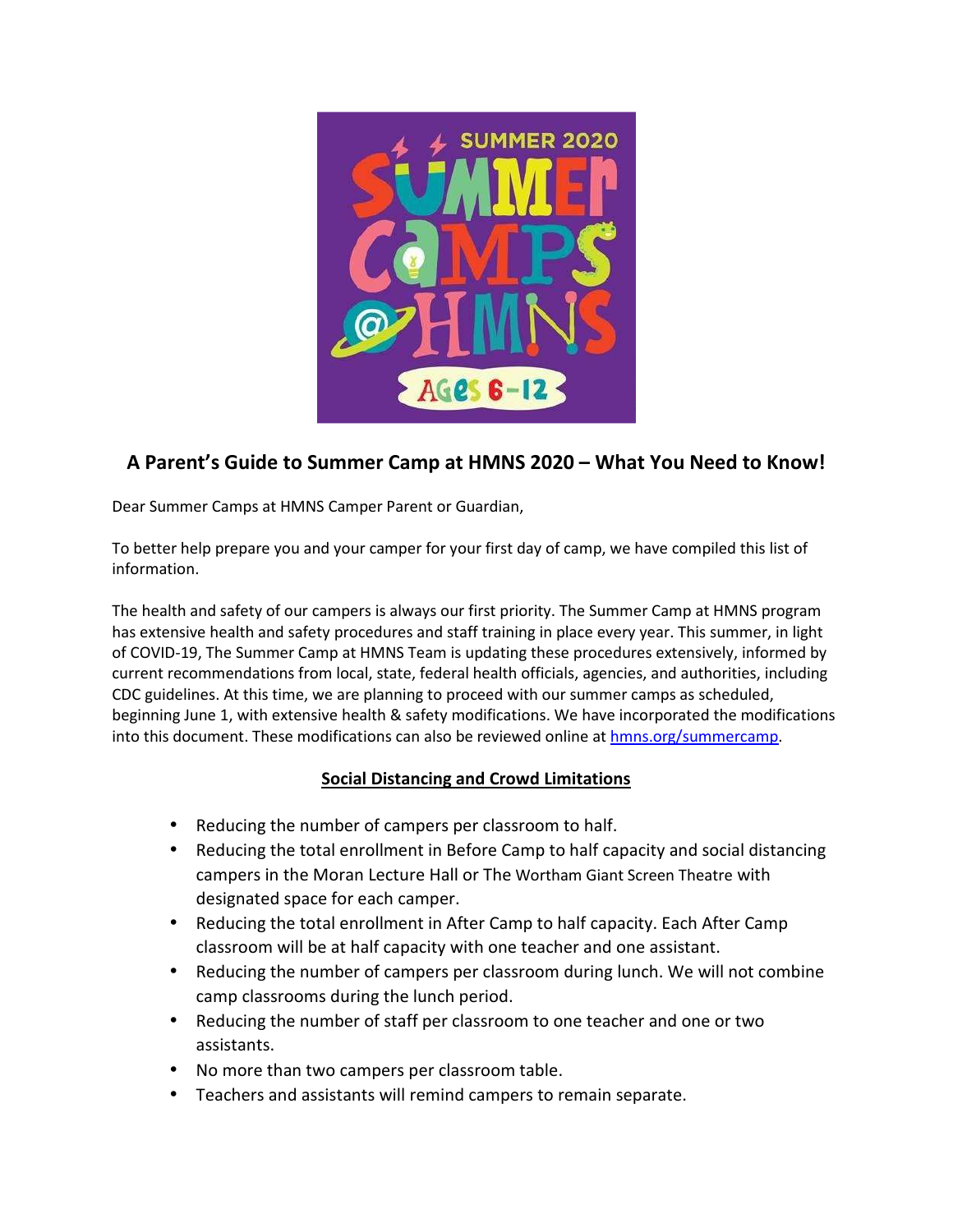- No partners or group projects.
- Only campers and staff will be allowed in the classrooms and the Education Office. Floor decals will indicate 6-foot spacing for parents to queue outside each camp classroom for drop off and pick up. Sign In and Sign Out with ID checks will be conducted in the hallway.
- Camp presentations on Fridays that would normally be with parents will be with camp teacher and assistant(s) only.
- Camp field trips to off-site locations are cancelled.
- We strongly urge advance online purchase of summer camp, before and after camp, and carpool at store.hmns.org, lunch at hmns.org/visit/dining and the emailing of completed Camper Health Record forms to summercamp@hmns.org to enable "low-touch" entry to the Museum and communication with the Education Office staff.
- Lower Level of the Museum will be reserved exclusively for participants in children's programs from the museum's reopening date, May 15, through the end of summer programming.
- Campers will participate in no-touch tours throughout the museum exhibit halls, as they relate to camp curriculum.
- While on exhibit hall tours, campers will socially distance from all general museum patrons. Museum staff will monitor all public spaces to facilitate social distancing, control capacity; and have installed signage and floor decals throughout the facility to encourage and remind visitors to practice social distancing and hand washing and sanitizing.
- Campers will go on exhibit hall tours earlier in the day to avoid potential crowds.
- Exclusive Wortham Giant Screen Theatre and Burke Baker Planetarium shows for campers. No general museum patrons will be admitted to the theatres during these shows.
- Staggered pick-up times to reduce the foot traffic in the Lower Level museum halls.
	- o 3:00 PM pick-up for 6-7 age group and siblings.
	- o 3:15 PM pick-up for 8-9 age group and siblings.
	- o 3:30 PM pick-up for 10-12 age group.

#### **Health Monitoring**

- The temperature of all campers will be measured in the Grand Hall before entering the Museum and being signed-in; any camper exhibiting a fever of 100.4 or above will be sent home with their parent or guardian.
- We will send all children belonging to a family home if any child in that family exhibits a fever of 100.4 or above.
- The temperature of all employees will also be measured before entering the museum; any employees exhibiting a fever of 100.4 or above will be sent home.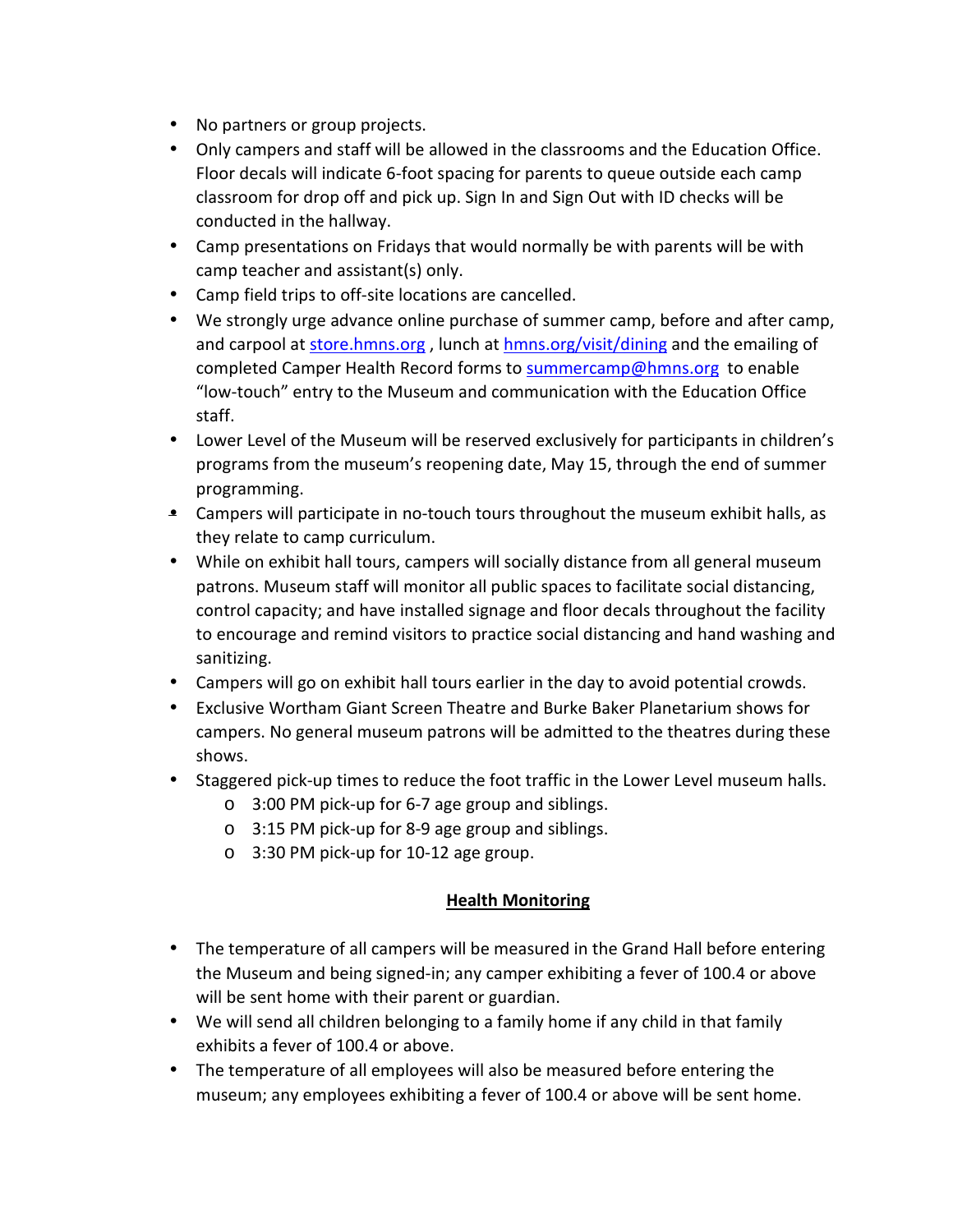Upon entering the building, employees must wash or sanitize their hands. The museum is also putting extensive health maintenance requirements in place for employees to follow throughout the day.

- Do not send your child to camp if they have any symptoms associated with the COVID-19 infection, a confirmed case of the COVID-19 infection, a suspected case of the COVID-19 infection, traveled internationally or to the states of WA, CA, LA, or NY within the last 14 days
- Do not send your child to camp if they have had any contact or potential contact with anyone with symptoms associated with COVID-19, a confirmed case of the Covid-19 infection, an individual under investigation for the Covid-19 infection, an individual who has travelled internationally or to the states of WA, CA, LA, or NY in the last 14 days.
- If a camper becomes ill with symptoms associated with the COVID-19 infection during the camp day, the Camp Director will contact their parent or guardian and the child and any other camper belonging to that family will be sent home with their parent or guardian.
- If a camper is sent home with symptoms associated with the COVID-19 infection and that camper does not get evaluated by a medical professional and tested for COVID-19, the child is assumed to have COVID-19 and the child cannot return to camp until they have met the following criteria: at least 3 days (72 hours) have passed since recovery (resolution of fever above 100.4 without the use of fever-reducing medications); and the child has improvement in symptoms; and at least 14 days have passed since symptoms first appeared.
- If a camper is sent home with symptoms associated with the COVID-19 infection and that camper does get evaluated by a medical professional and tests positive for COVID-19, the child cannot return to camp until they have met the following criteria: at least 3 days (72 hours) have passes since recovery (resolution of fever above 100.4 without the use of feverreducing medications); and the child has improvement in symptoms; and at least 14 days have passed since symptoms first appeared.
- If we are notified of a camper or staff member with confirmed case of the COVID-19 infection, the Camp Director will notify camp families that day via email. According to the State Texas Health Protocols the following are possible symptoms of COVID-19:
	- o Cough
	- o Shortness of breath or difficulty breathing
	- o Chills
	- o Repeated shaking with chills
	- o Muscle pain
	- o Headache
	- o Sore Throat
	- o Loss of taste or smell
	- o Diarrhea
	- o Feeling feverish or a measured temperature greater than or equal to 100.4 degrees Fahrenheit.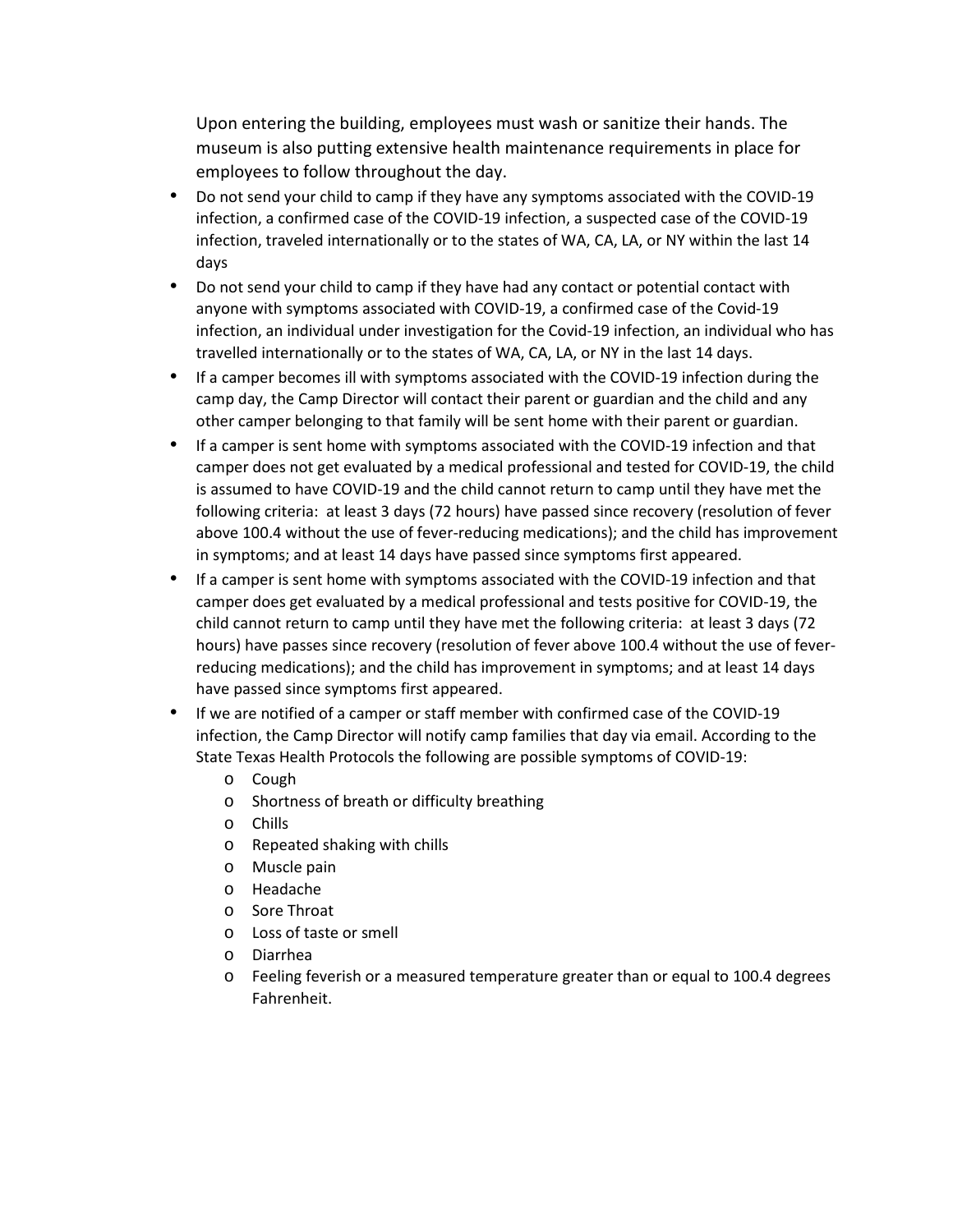## **Cleaning and Sanitization**

- Upon entering the museum, campers must wash or sanitize their hands.
- Campers will wash or sanitize their hands often throughout the camp day especially before returning to the classroom from exhibit hall tours, bathroom trips, or demonstrations.
- All staff who engage with campers will wear face masks.
- All campers will be encouraged to wear face masks. Campers ages 10 and above will be required to wear a face mask. Cloth face masks will be available to purchase at the museum.
- The museum is installing more hand sanitizing stations and instituting heightened cleaning protocols, including frequent environmental cleaning and disinfection of "high-touch" door handles, elevators, and restrooms.
- Camp classrooms will be cleaned and sanitized at the end of each camp day.
- Campers will have an assigned seat and space in the classroom. Campers will be asked to wipe down their personal area with sanitizing wipes at the beginning of the camp day and then again after lunch.
- Campers will have their own set of basic materials for camp. Campers will be encouraged not to share personal camp supplies.
- Teachers and TAs will sanitize surfaces and handles in the classroom at the beginning of the day and again after lunch.
- The museum is implementing cleanliness "patrols" in all exhibition galleries and other public areas. These patrols will clean and sanitize all public surfaces in the museum frequently throughout each day.
- Hands-on exhibition components and other "high touch" experiences will remain closed, including theatre experiences and interactives in the Wiess Energy Hall, docent touch carts and more.
- All materials and supplies used in camp will be packaged or sterilized.
- Campers are encouraged not to share personal electronic devices. Electronic devices cannot be used during the camp curriculum portion of the day.
- In order to create a possible "low touch" Before and After camp environment we will eliminate touch items like board games and building sets from the room. This summer we will provide coloring pages and activity sheets to younger campers and screen short movies for all ages. All campers will be permitted to use personal electronic devices during the extended day periods. Campers will be encouraged not to share personal electronic devices.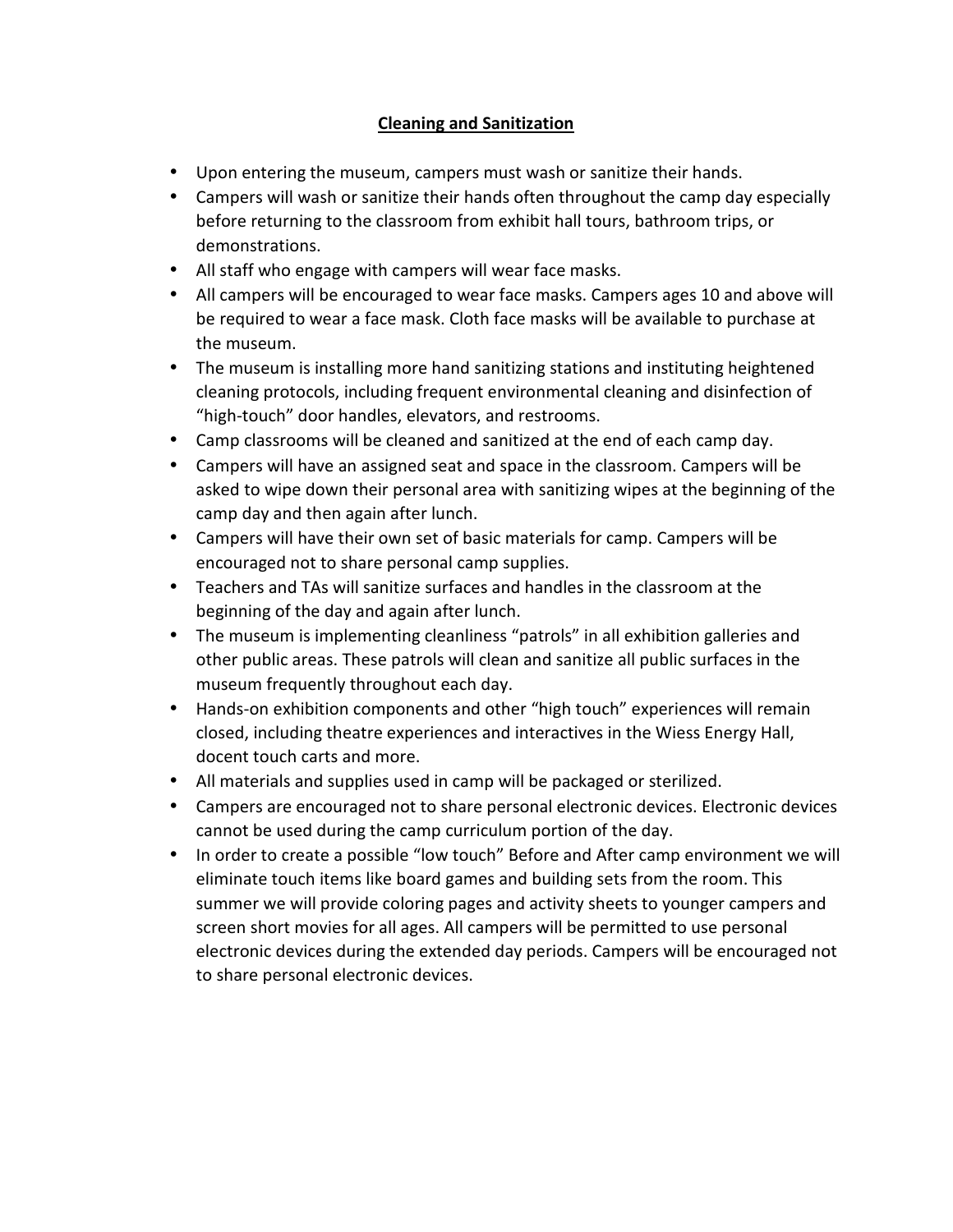## **Staff Training**

- All museum staff have been trained on all operational changes the museum is implementing.
- All Summer Camp staff have been specifically trained on all operational changes to the summer camp program.

#### **What we need from you before the first day of camp**

- Parents and guardians will be required to wear a face mask in the museum when dropping and picking up campers.
- All campers will be encouraged to wear face masks. Campers ages 10 and above will be required to wear a face mask. Cloth face masks will be available to purchase at the museum. Please plan to bring a face mask from home.
- We strongly urge advance online purchase of summer camp, before and after camp, and carpool at store.hmns.org , lunch at hmns.org/visit/dining and the emailing of completed Camper Health Record forms to summercamp@hmns.org to enable "lowtouch" entry to the Museum and communication with the Education Office staff.
- Children who have NOT had a Camper Health Record Form turned in by check-in on Tuesday afternoon **will not be permitted to return to camp** until a health form is turned into the Education Office.
- If you would like to keep epinephrine or medication on campus for your child, please fill out an Allergy Action Plan (also available in the Education Office), and attach your child's picture.

# **Before Camp/After Camp**

- We are reducing the total enrollment in Before Camp to half capacity and social distancing campers in the Moran Lecture Hall with designated space for each camper.
- We are reducing the total enrollment in After Camp to half capacity. Each After Camp classroom will be at half capacity with one teacher and one assistant.
- In order to create a possible "low touch" Before and After camp environment we will eliminate touch items like board games and building sets from the room. This summer we will provide coloring pages and activity sheets to younger campers and screen short movies for all ages. All campers will be permitted to use personal electronic devices during the extended day periods. Campers will be encouraged not to share personal electronic devices.
- Before Camp is available from 8:00 to 10:00, Monday Friday for \$50 per week.
- Check-In for Before Camp is located just inside the main museum Grand Hall. If coming in from the Museum Parking Garage, all patrons will be directed back outside and then enter through the main entrance to the museum.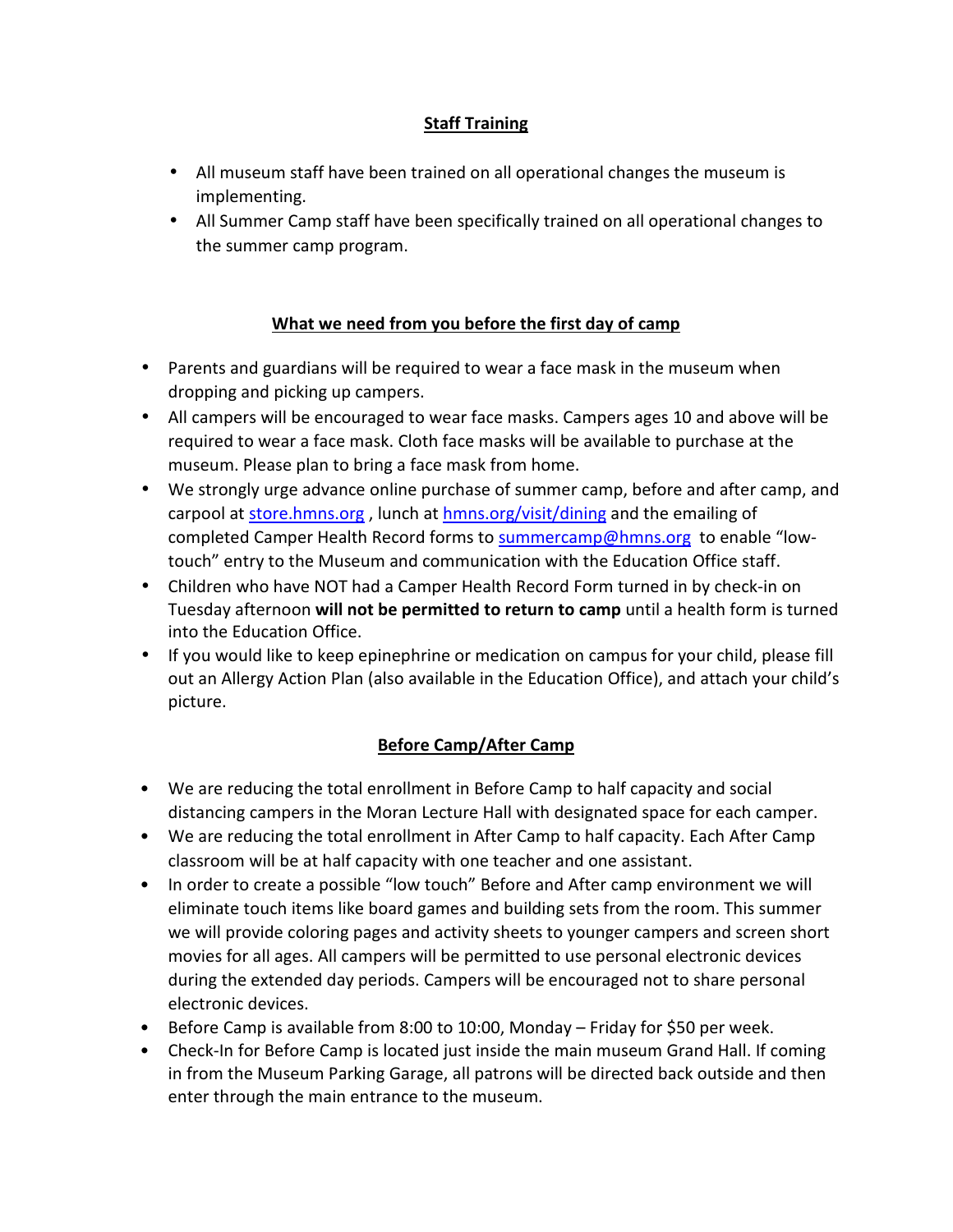- After Camp is available from 3:25 until 5:30, Monday Friday for \$60 per week.
- The After Camp classrooms will be located on the lower level in the classrooms beneath the Gift Shop. If coming in from the Museum Parking Garage, all patrons will be directed back outside and then enter though the main entrance to the museum. Once you enter, please use the glass door just inside the front entrance and come downstairs. Signage will be on the lower level indicating the last name alphabet ranges for each After Camp classroom.
- To sign up visit http://store.hmns.org/ prior to the first day of camp.

#### **Lunch**

- We are reducing the number of campers per classroom during lunch. We will not combine camp classrooms during the lunch period.
- Campers will wash or sanitize their hands often throughout the camp day especially before lunch and returning to the classroom from exhibit hall tours, bathroom trips, or demonstrations.
- Campers may bring a lunch from home or you may pre-order meals to be delivered to their classroom.
	- o Catering by Periodic Table Cafe is available only at the main museum location. Information can be found online at hmns.org/visit/dining. Online orders must be placed by 5 PM the day before the lunch is to be delivered. For questions, please call Catering by Periodic Table Café at 713-639-4699.

#### **What does your camper need?**

- All campers will be encouraged to wear face masks. Please bring a mask from home. Cloth face masks will be available to purchase at the museum.
- Clothes you don't mind getting dirty and closed-toed shoes no flip flops or sandals, please.
- A backpack or bag to keep personal items and lunches contained.
- A recycled bag or green shopping bag to bring home projects.

# **Getting to Camp**

• You can find directions online or by calling 713-639-4601 or 713-639-4629.

#### **What to expect Monday morning**

- Park in the museum garage in any available parking space or we recommend parking in LOT C next to the Centennial Gardens.
- Enter the museum at the main entrance to the museum. If you are coming from the Museum Garage please exit back outside and proceed to the main entrance to the museum.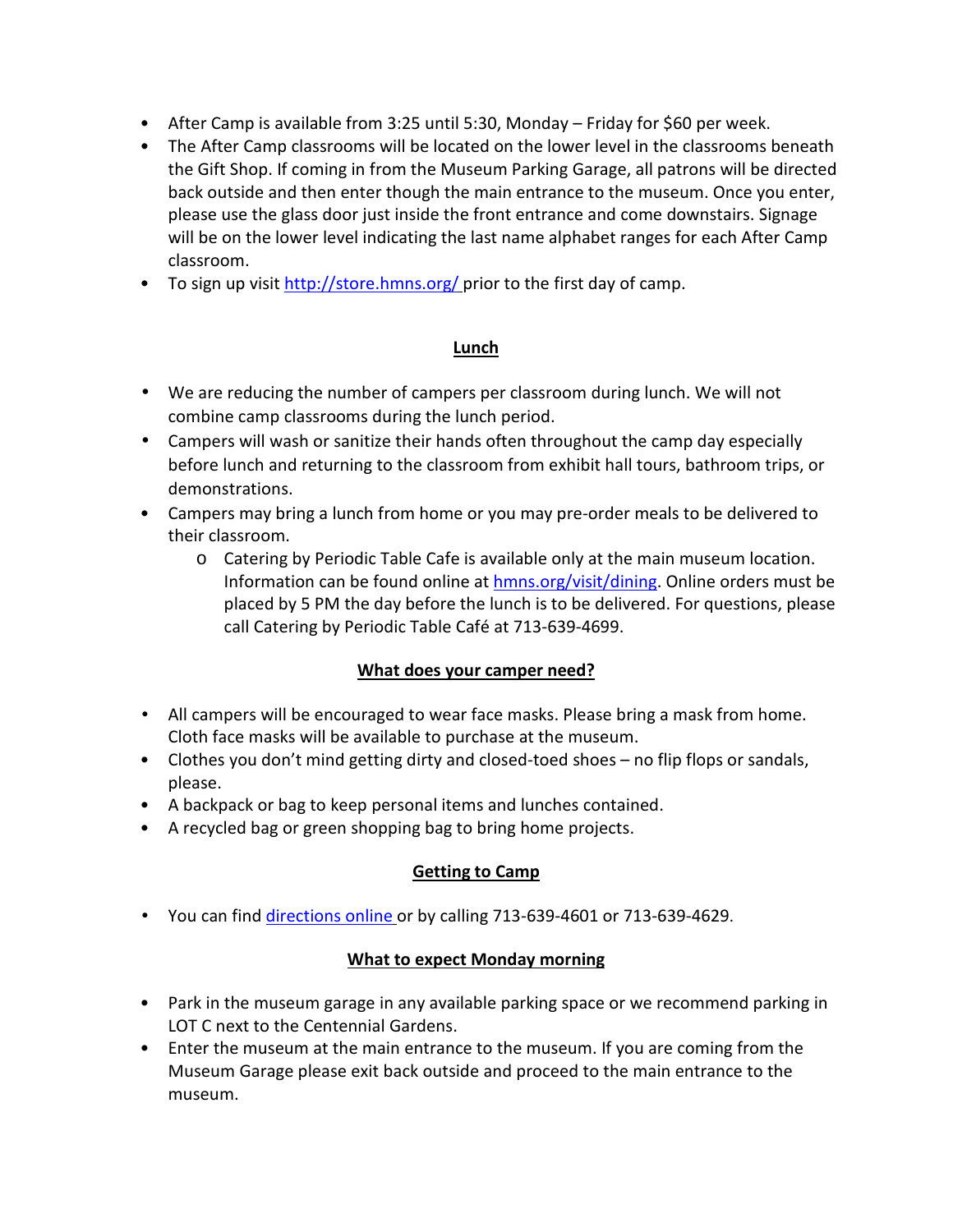- Staff will be checking to make sure everyone is wearing a face mask before entering the building.
- Upon entering the building, review the signage for your camp classroom number. Proceed to the glass doors just inside the main museum and take the stairs down for classrooms 29-33, proceed to the main entrance to the museum's exhibit halls and go downstairs for classrooms 1-21, and proceed to the Hall of Americas entrance to the museum's exhibit halls just past the Elements Grill for classrooms 21-28 and go downstairs.
- The temperature of all campers will be measured in the Grand Hall before entering the museum exhibit halls or going to the lower level and being signed-in; any camper exhibiting a fever of 100.4 or above will be sent home with their parent or guardian.
- Only campers and staff will be allowed in the classrooms and the Education Office. Floor decals will indicate 6-foot spacing for parents to queue outside each camp classroom for drop off and pick up. Sign In and Sign Out with ID checks will be conducted in the hallway.
- Sign-in begins at **9:45 A.M**.
- You will need to fill out a Sign-In Card for your camper with a list of approved adults for pick-up, including yourself.
- If you need to drop off your camper earlier than 9:45, Before Camp is available for purchase for the week online at store.hmns.org.
- Children must be signed in and out by an approved adult every day. Updated contact information is required daily.
- You are required to show a **photo ID** to sign your child out. Please be patient as it takes time to assure the safety of campers during sign-out.
- Campers are escorted by Summer Camp staff anytime they are out of the classroom, whether that be going to the restroom as a group or visiting a museum exhibit hall.

# **Special Needs**

- Please notify the Camp Director of your child's special needs **PRIOR** to your child's first day of camp by emailing summercamp@hmns.org.
- Help us help your child by completing the Camper Health Record Form and notifying us of any allergies, accessibility concerns, behavioral, psychological or emotional concerns, or any other special needs. Please submit Camper Health Forms by email to summercamps@hmns.org .
- In the case of severe food allergies, it is not possible for us to monitor the food other children bring to camp. **We are NOT a nut-free zone.**
- If your child requires an Epi Pen you will need to fill out the Allergy Action Plan and turn it in to the Education Office on Monday morning of your child's camp week.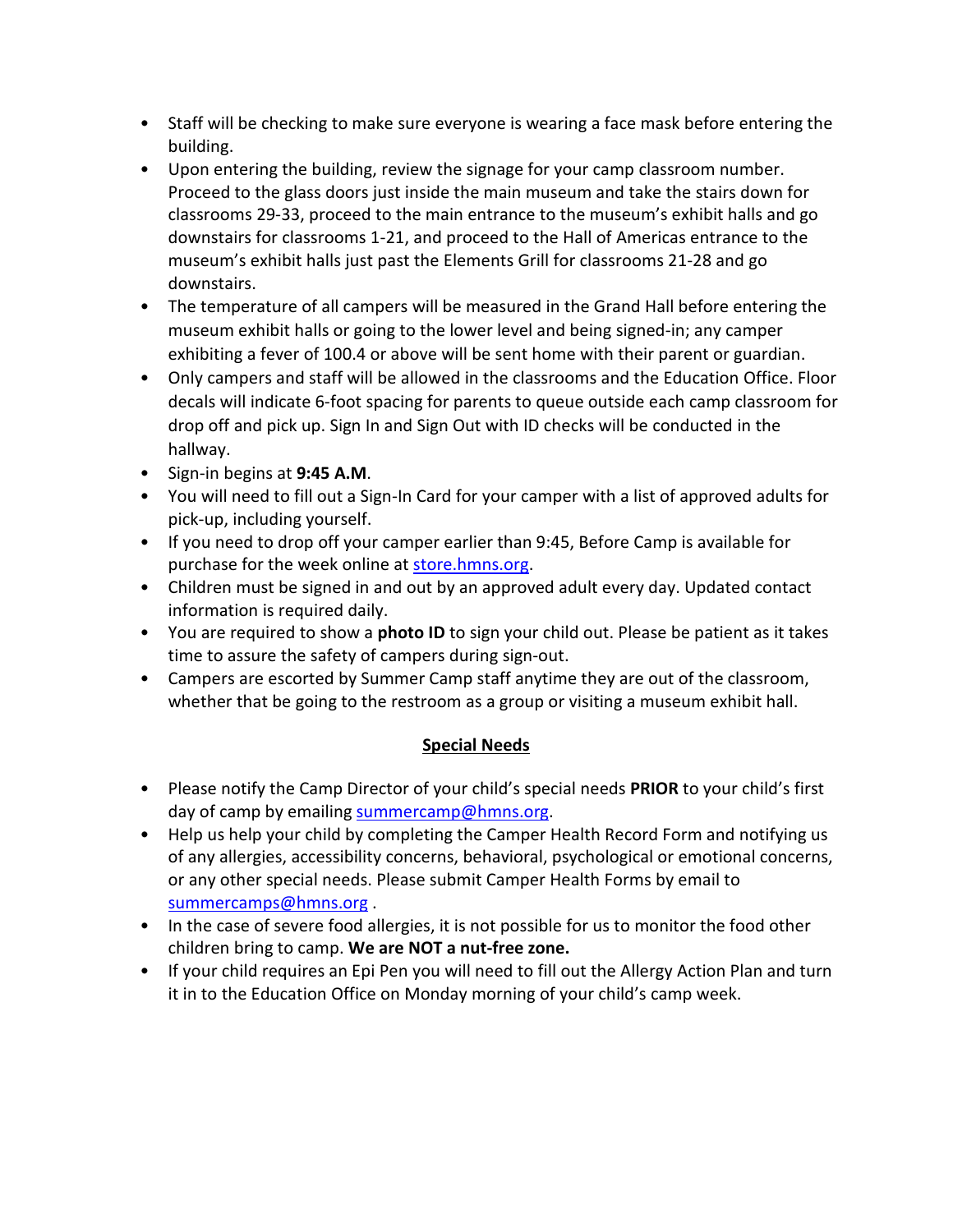#### **Valuables**

- Bringing valuables like cell phones, electronic games, etc. to camp for use during lunchtime, Before Camp, or After Camp is at the discretion of the parent and HMNS is not responsible for loss or damage to camper's valuables.
- Campers are encouraged not to share personal electronic devices. Electronic devices cannot be used during the camp curriculum portion of the day.
- All campers will be permitted to use personal electronic devices during the extended day periods. Campers will be encouraged not to share personal electronic devices.

#### **Gift Shop Discount**

• Mention that you are attending summer camp at the Museum Store and receive 10% off your entire purchase.

#### **In Case of Emergency**

• Please call the Summer Camp office at 713-639-4651 or 713-639-4625, and a staff member will deliver your message to the appropriate person.

#### **Parking for HMNS Summer Camp**

Summer is usually a busy time at the Houston Museum of Natural Science. However, for this upcoming summer to allow for proper social distancing, we will be operating the museum at 25% capacity or less and summer camp enrollment will be half. For this summer of 2020, we will not have reserved and coned parking in the Museum Garage for the exclusive use of summer camp patrons during drop-off and pick-up. We will continue to offer free parking in the Museum Garage for our summer camp patrons. Please proceed to any available parking space in the Museum Garage for drop-off and pick-up. We will email all registered patrons the Thursday prior to your registered week a Parking pass to be displayed on your dash to be used for exit of the Museum Garage. Parking Passes will also be available on site.

We are continuing to address parking issues at the museum for our summer camp patrons. We will continue to offer, for \$30 a week curbside drop-off and pick-up service for summer campers. Please note this service is limited to 25 spots per week.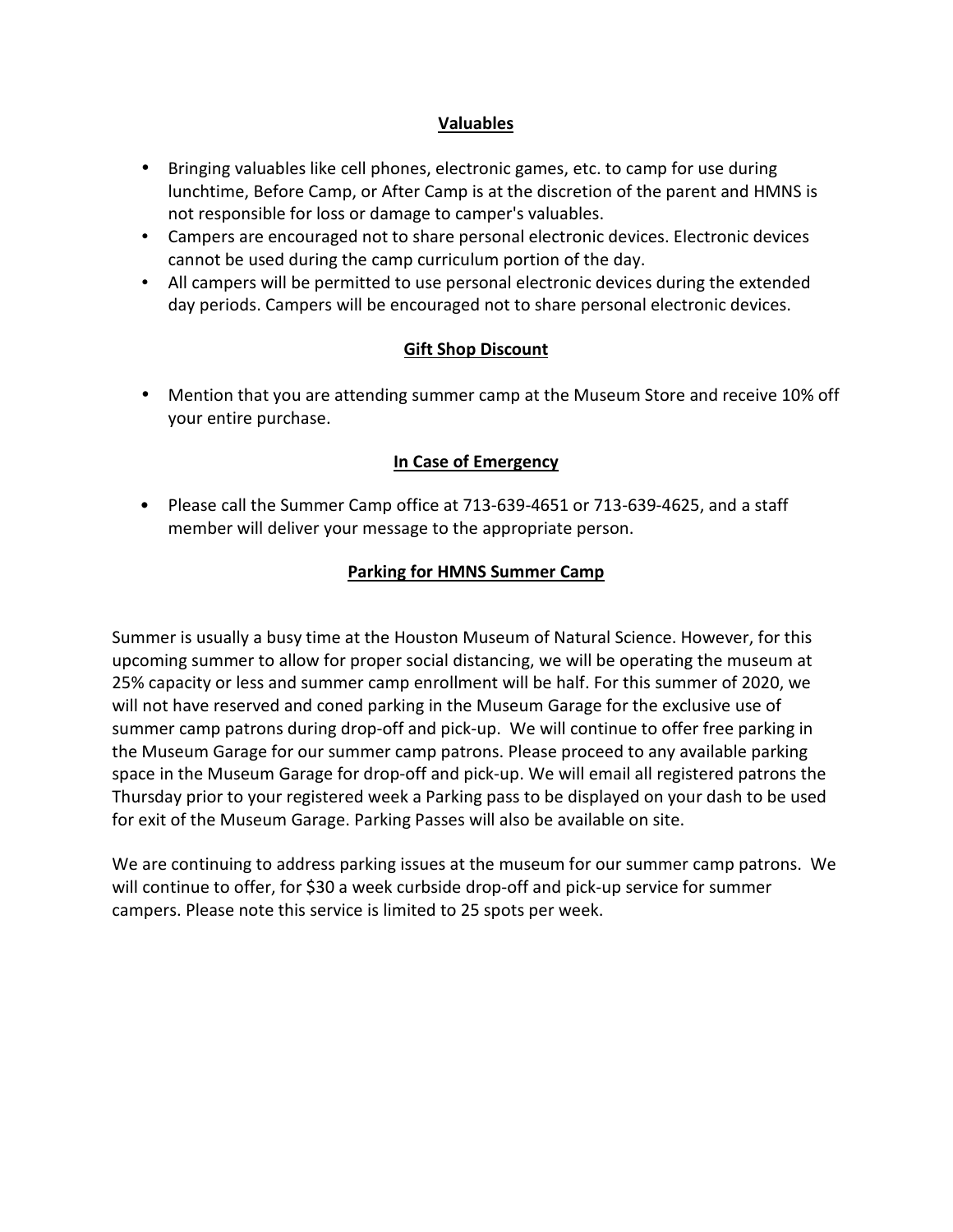#### **CAMPER DROP-OFF/PICK-UP CARPOOL SERVICE**

Summer Camp at HMNS will operate a camper drop-off and pick-up line during the weeks summer camp is in session. This service will be limited to members of the museum. We will offer 25 "Summer Camp at HMNS Carpool Passes" per week when summer camp is in session. The service will be available to purchase online at store.hmns.org

Summer Camp at HMNS patrons utilizing the drop-off and pick-up service will need to display the SUMMER CAMP AT HMNS CARPOOL PASS on their dash. The drop-off pick-up carpool line will begin on Hermann Drive at the corner of Caroline and Hermann Drive and continue on Hermann Drive to the end of the "Loading Zone".

- *Available to members of the museum exclusively*
- *\$30 per week for a Summer Camp at HMNS Staff member to escort your camper to and from the camp classrooms and to ensure authorized pick-up and signature.*
- *Limited to 25 member patrons per week*
- *Camper drop-off service not available on Monday mornings. Please utilize the museum garage or alternate parking, and escort your camper inside the museum to complete summer camp pick-up authorizations, order lunch, and orient yourself and your child to the camp layout.*
- *Camp patrons can purchase the service in advance online at store.hmns.org*
- *Limited quantities might be available on site the week of camp if not sold out online*
- *Camp patrons must be authorized to pick up designated camper, and all the names of campers to be picked up must be provided to the program coordinator at the time of purchase. Any changes to camper pickup must be communicated to the program coordinator no later than 1pm the day of service.*
- *Patrons using the service must display "Summer Camp at HMNS Carpool Pass" on their dash.*
- *Carpool drop off time frame is Tuesday-Friday from 9:00 AM- 9:45 AM.*
- *Carpool pick up time frame is Monday-Friday from 3:30 PM 4:15 PM.*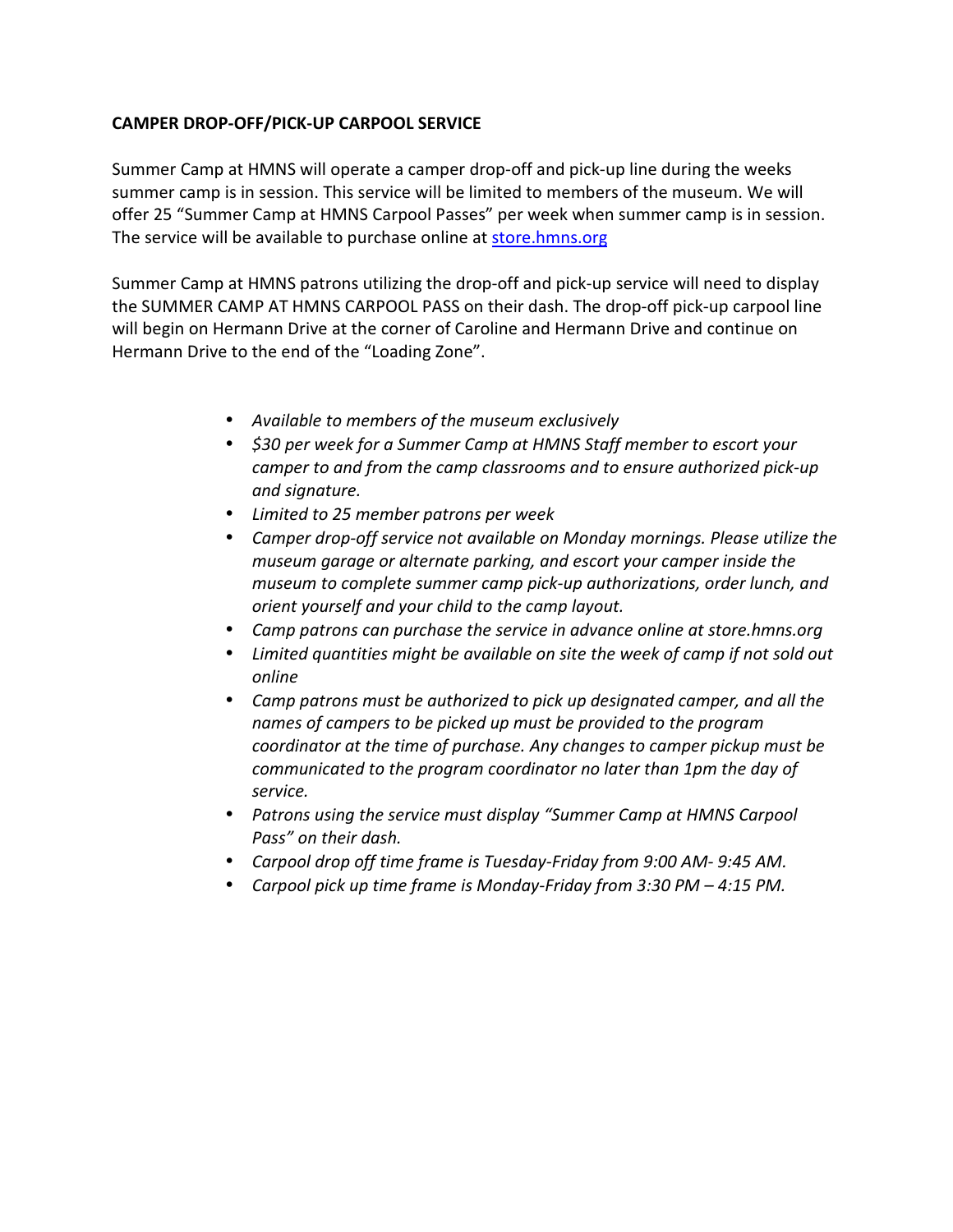#### **Alternate Parking (Please see map)**

- Additional Free parking options include:
	- o Free 3-hour parking lot in the new Garden Center (Lot C)
	- o Metered parking on the streets around the Museum District
	- o Free 3-hour parking lot directly off the Circle, by the statue of Sam Houston (Lot A)
	- o Free-daily parking near the Zoo (Lots D, E, F, G, and H)
- Additional Paid Parking Options (At your own cost):
	- o Metered parking around the Museum District Museum Medical Tower
	- o MFAH
	- o Children's Museum
	- o Holocaust Museum parking lot
	- o The MetroRail The "Museum District" stop is only 3 blocks from HMNS.